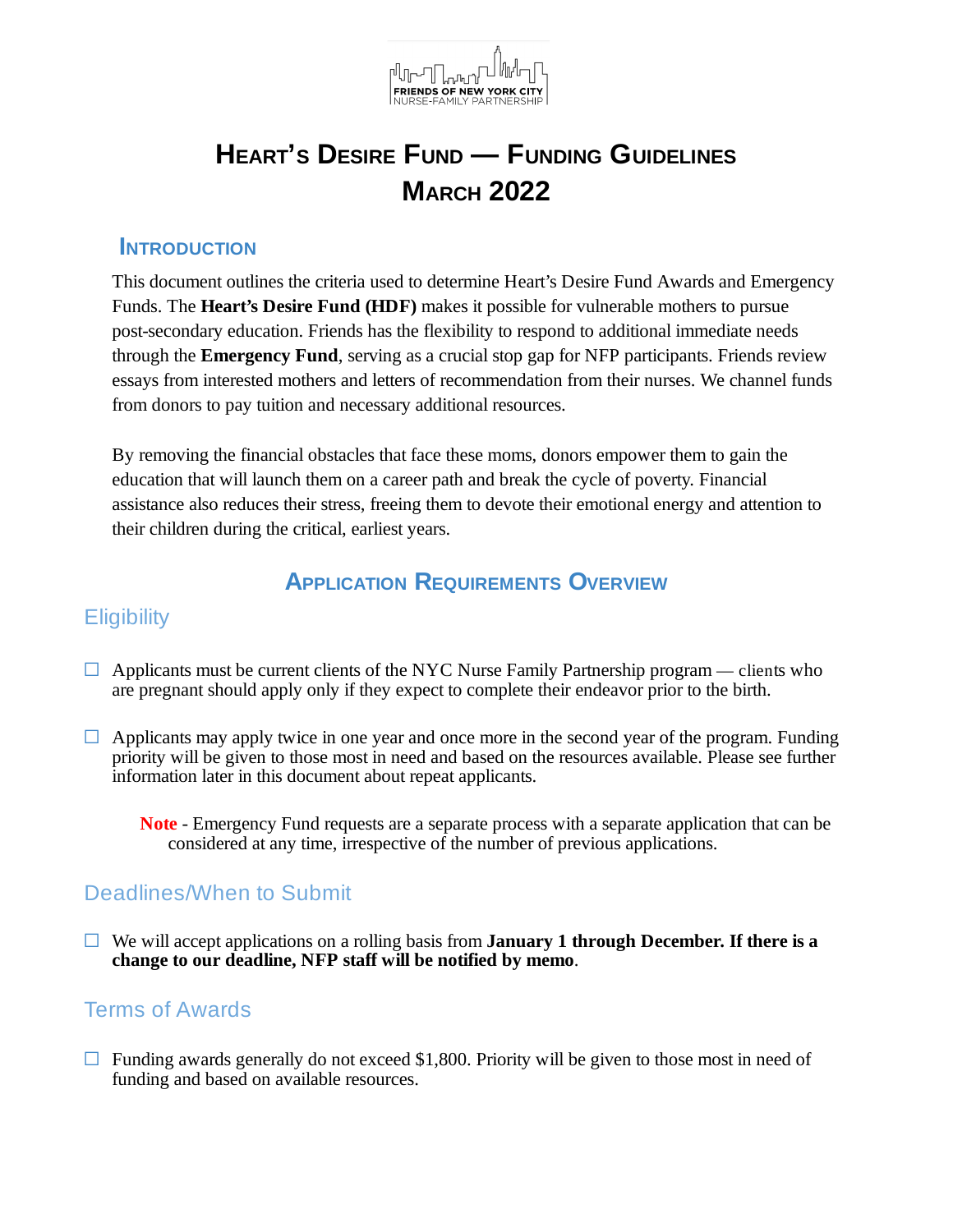

Applicants will be assessed on an as needed basis and Applicants may not receive the full amount requested. If the client need is greater than the award granted, the client should provide an explanation of supplemental funding that may be available to bridge the gap.

**Requests more than 6 months out:** To ensure adequate funds are available for all those in need, we encourage clients not to apply for courses or certifications that begin more than six months in advance of their application date.

### Types of Awards

- $\Box$  Applications are accepted for education/career advancement. Awards are considered for tuition, certificate programs, and necessary additional resources such as Metro Cards, laptops, books, business related requests, and short-term child care. We will reimburse for courses. The types of awards are outlined further in this document.
- $\Box$  Applications for emergency needs should help forestall a serious issue for which a one-time payment may have a great impact including preventing homelessness, food insecurity and/or the well-being of mother and child. We will also consider requests for help with moving expenses or other pressing medical needs related to the health of mother or baby. Please find further information on emergency requests later in this document.

## Application Process

- ☐ *All applications must be accompanied by a nurse recommendation or they will not be considered.*
- ☐ **All applications must sufficiently answer the following standard questions:**
	- 1. **Why** is the client requesting a Heart's Desire Fund award at this time?
	- 2. **How** will the assistance the client is requesting directly impact her education and/or employment goals and help her achieve her "heart's desire"?
	- 3. **How and when** would the client be addressing these desires without our assistance? For example, would she be taking out a loan? Would she be borrowing from a family member or friend? Would she be putting off her plan to get this degree or certificate? If so, for how long? Other comments? How might she fund this opportunity if we don't cover the full amount?
	- 4. **What** hardships would be relieved for the client if she received this award (financial, emotional, doing without things she or baby need (specify needs)?

### Review & Approval Process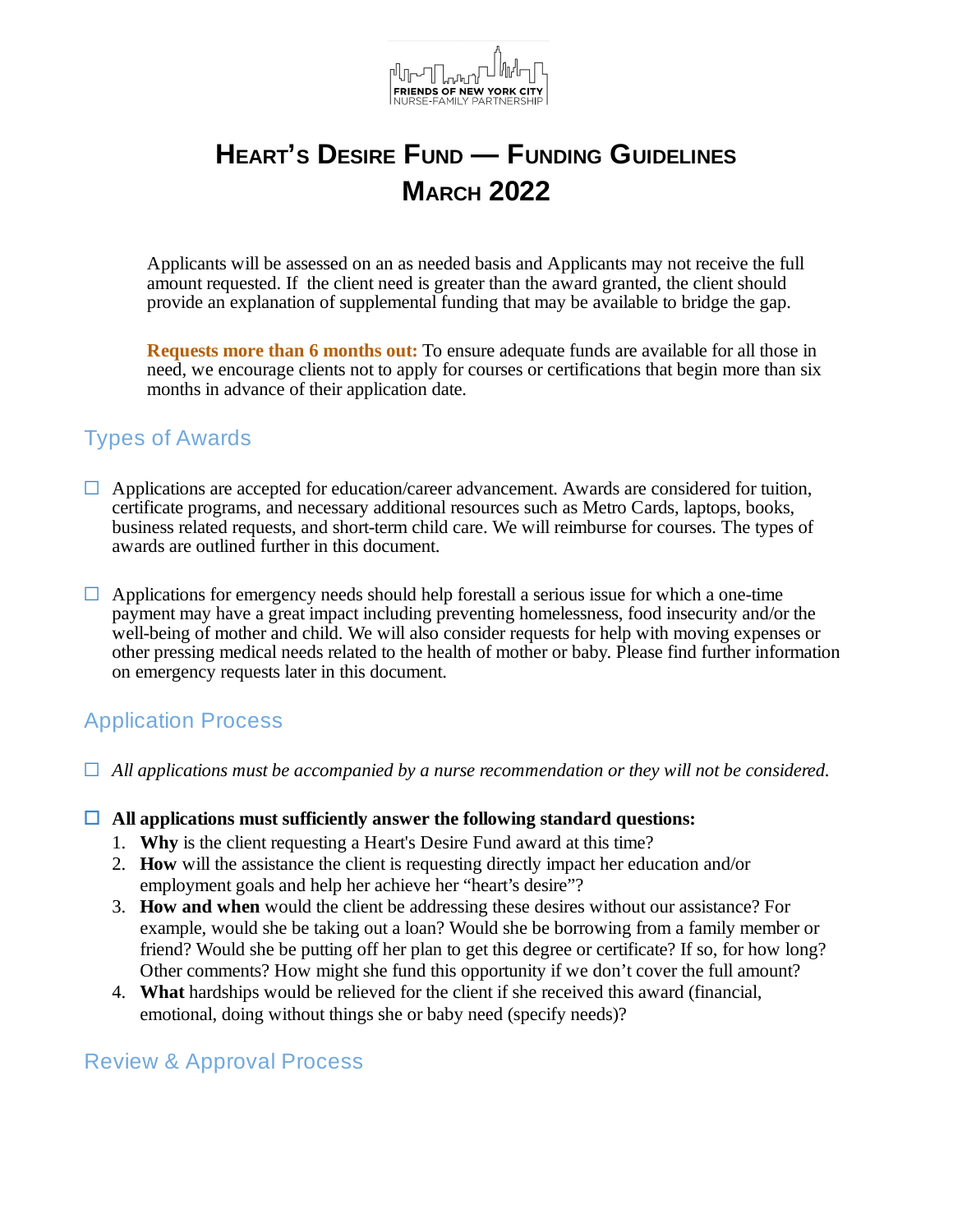

- $\Box$  Applications are reviewed and decisions made by a board committee. Staff will return decisions within a week's time unless there are extenuating circumstances or outstanding questions.
- $\Box$  Clients are informed by email of a decision and asked to fill consent and payment forms. Signing the consent form acknowledges the amount of the award, terms of the award and conditions. The form also asks their permission to use their story and photos. Payments of awards will be made only upon completion of any forms requested.

### Post Award

 $\Box$  We will follow up with clients to see how things are progressing and if the award helped them in achieving financial stability. This helps us in demonstrating our impact to our funders and supporters.

## **REPEAT APPLICATIONS**

- ☐ We will accept a maximum of **2** applications per client within one calendar year.
- ☐ If a client wishes to apply for a **third** Heart's Desire Fund award, she will need to apply in the next calendar year; third applications will be based on financial need and fund availability; 1st and 2nd time applicants will have priority over 3rd time applicants. Staff will identify 3rd time applicants as such.
- $\Box$  Reapplicants must show evidence of successful use of a previous award, including a transcript or evidence of certification, if applicable.
- $\Box$  Repeat applicants should fill out a new application in its entirety.

# **HEART'<sup>S</sup> DESIRE AWARD REQUESTS**

- ☐ TUITION / OTHER SCHOOL FEES
	- We will reimburse for tuition/certificates (for courses the client enrolled in while an NFP client) or pay an outstanding tuition balance prohibiting a client from returning to school provided the client details their plans for the future and how such reimbursement will open new paths and allow them to pursue their Heart's Desire.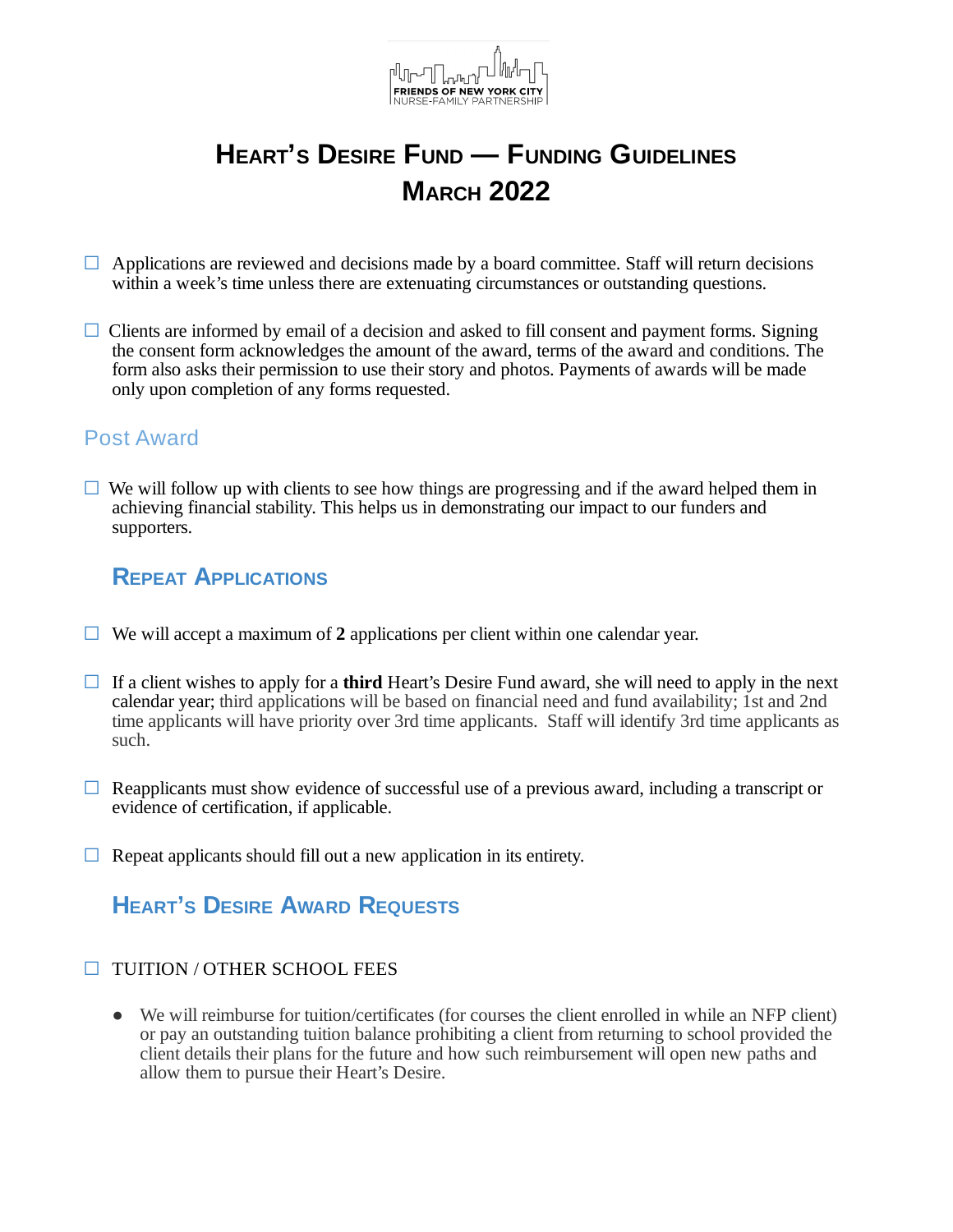

- Any tuition/fees not covered by our award or financial aid will remain the client's responsibility, and the client must explain her plan to cover those costs.
- If a client is applying for a tuition subsidy and has no way of funding the amounts that we cannot pay (our funding amount is typically \$1,000-\$1,800), the client should have their nurse make an inquiry before submitting the application.

#### ☐ TEXTBOOKS

● Awards are made for textbooks. If the books are not already purchased, a price list must be provided in order for purchase. If books have been purchased already, reimbursement is contingent on the client providing receipts.

#### ☐ COMPUTERS, PRINTERS, TECHNOLOGY & METROCARDS

- Clients may request a laptop or printer for school or work or to pursue school or work. If a laptop or printer is being requested to pursue work, they should explain how the requested technology will advance their career goals.
- Approved items will be shipped to the client, if the delivery address is secure. Otherwise items will be shipped to the nurse for her to deliver to the client.
- Computer and printer choices are made by our organization.
- **Metrocards**: With the Fair Fares NYC discount, participating New York City residents can receive a 50% discount on either subway and eligible bus fares, or Access-A-Ride. Pay-Per-Ride, 7-Day (Weekly) and 30-Day (Monthly) Unlimited Ride options are all available for those using the Fair Fares MetroCard on subways and eligible buses. Clients can check their eligibility [here.](https://www1.nyc.gov/site/fairfares/index.page) They can apply online [here](https://www1.nyc.gov/assets/fairfares/downloads/pdf/application/Fair-Fares-Application-English.pdf). As it can take up to 30 days for review so we will provide a month unlimited card and clients should send us confirmation they've applied to the program online. If they are not eligible we will consider funding full price metrocards.

#### □ SHORT-TERM CHILDCARE

- Awards are made for short term child care or on a case by case basis. To receive an award for childcare, the applicant must explain how she will arrange for childcare after the funds from the award have been exhausted.
- $\Box$  Business related requests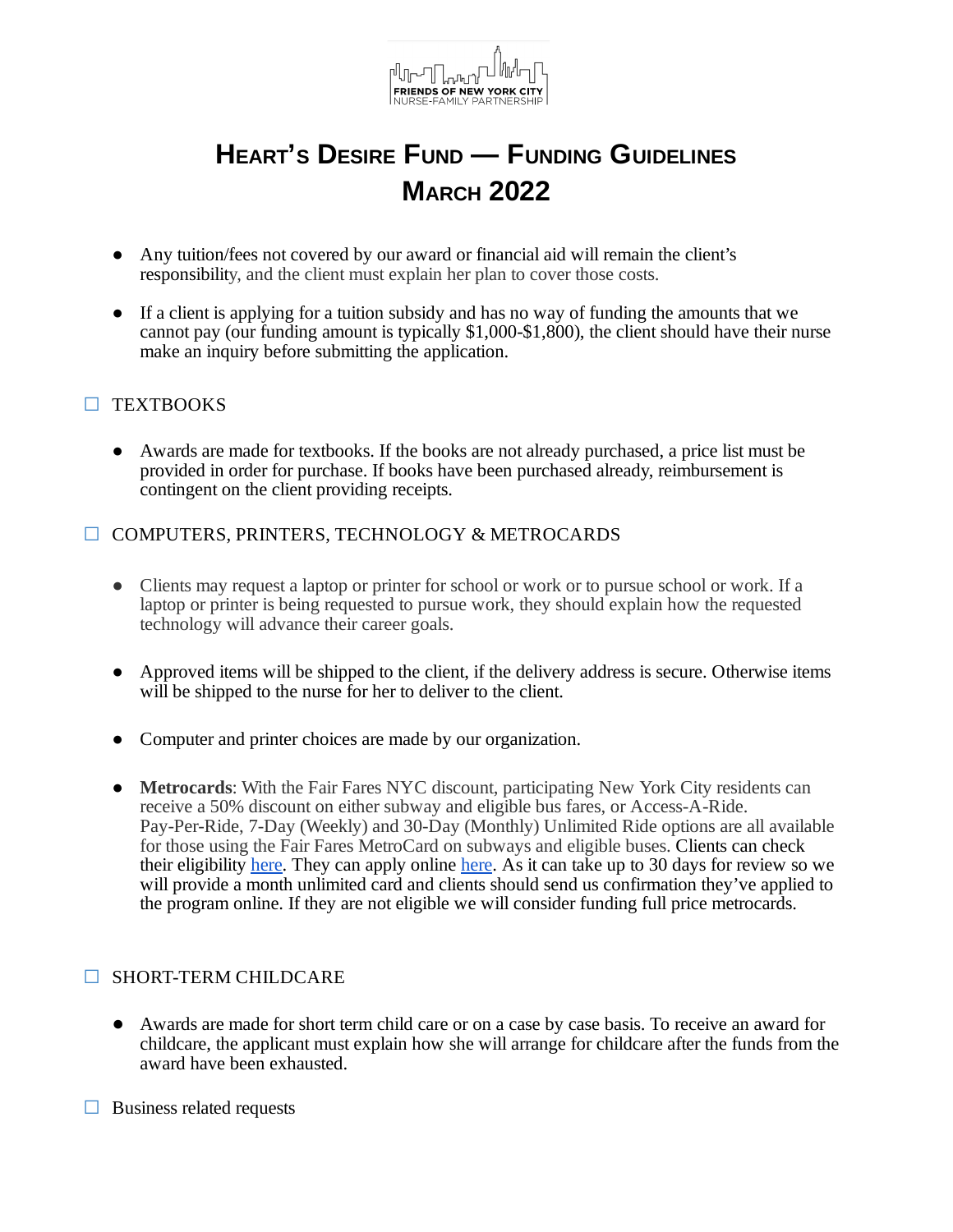

● Awards are made for business or entrepreneurial endeavors including equipment to start up or further a business as well as funding for an LLC or related business needs.

# **EMERGENCY FUNDING**

- $\Box$  To be eligible for emergency funds, clients should have an immediate financial hardship resulting from an emergency, accident, natural disaster or other unexpected critical incident for which a one-time payment will allow for a resolution to hardship. The expense should be unforeseen and all other resources are insufficient or unavailable. Requests typically do not exceed our limit of \$1800 and are based on priority and resources available. Any emergency request will not be counted toward the limit of 2 applications per year; these are prioritized based on need and resources available .
- □ In their application clients and nurses should make clear what resources they've exhausted and how this funding will forestall serious hardship.
- $\Box$  Emergency funding requests might include a one-time rent payment, help recovering from a natural disaster, illness or pandemic-related illness emergency, safety needs (including changing a lock), medication or other costs related to a safe and healthy pregnancy, replacement of essential items related to a fire, theft or natural disaster, one-time utilities payments that enable clients to work or apply for jobs. If a nurse is unclear if her client's situation would qualify she can contact Heart's Desire.

## **NURSE RECOMMENDATION**

- $\Box$  All applications must be accompanied by a recommendation letter which verifies the information provided in the client's application but also supplement any gaps in information that is needed to make an approval.
- ☐ Nurse recommendations should detail: **1)** the client's needs, **2)** why the nurse believes she is worthy of our support, and (in the case of Heart's Desire Fund awards) **3)** what evidence indicates she is likely to follow through with her plans.